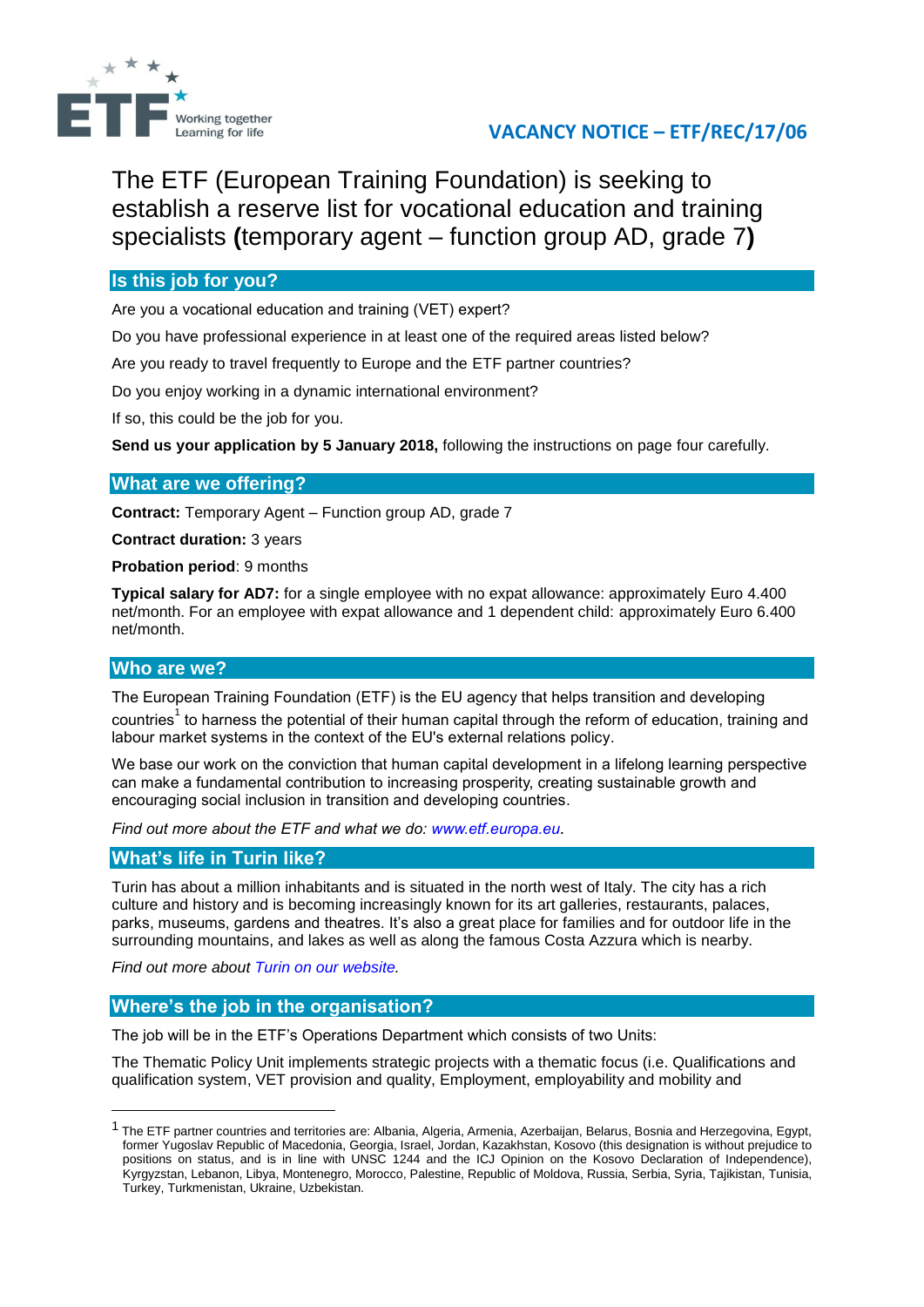Entrepreneurial learning and enterprise skills); coordinates linkages between the different thematic areas/projects and contributes to the corporate stakeholder relations on thematic policy issues.

The System Policy/Country Analysis Unit monitors and analyses VET policy developments in the ETF partner countries, is responsible for relations and networking with partner country stakeholders, and implements the strategic projects: Torino Process, Skills and VET governance and EU external programmes and projects support.

# **Job profile**

The ETF is seeking to establish a reserve list of specialists in **vocational education and training**  systems. The successful candidates will work directly with the ETF partner countries and contribute to the development of the ETF's expertise.

#### **KEY ACCOUNTABILITIES**

- Provide policy guidance and capacity development in the area of VET to the ETF partner countries by:
	- o Guiding policy makers and stakeholders in the partner countries in the identification of policy frameworks;
	- $\circ$  Building capacity in the partner countries for the implementation and monitoring of country specific VET policy frameworks;
- Provide in-depth analysis of partner country VET policies and systems;
- Support the EU Institutions in policy dialogue and the EU programming cycle in the field of VET and skills development;
- Liaise with and build up networks of key actors in the ETF partner countries, international organisations and the EU Institutions;
- Contribute to the development of ETF thematic expertise by drafting position papers and policy briefs, by taking part in the design of innovative initiatives and the development of new methodologies, by participating in relevant networks, and ensuring knowledge sharing across ETF country teams and externally.

## **Eligibility Criteria**

To be considered eligible, you must satisfy the following requirements on the closing date for the submission of the applications:

- 1 Be a national of one of the Member States of the European Union or ETF partner country or territory $^2$ ;
- 2 Enjoy full rights as a citizen;
- 3 Have fulfilled any obligations imposed by law concerning military service;
- 4 Be physically fit to perform the duties linked to the post;
- 5 Have a level of education which corresponds to completed university studies of at least four years attested by a diploma, followed by **at least six years of appropriate professional experience**;

**or**

Have a level of education which corresponds to completed university studies of at least three years attested by a diploma, followed by **at least seven years of appropriate professional experience**;

6 Have a thorough<sup>3</sup> knowledge of one of the languages of the Union and have a satisfactory<sup>4</sup> knowledge of another language of the Union, to the extent necessary for the performance of the duties.

1

<sup>2</sup> See footnote 1.

<sup>3</sup> Equivalent to C1 level in all dimensions as defined in the [European framework of reference for languages](http://europass.cedefop.europa.eu/en/resources/european-language-levels-cefr?loc=en_EN)

<sup>4</sup> Equivalent to B2 level in all dimensions as defined in th[e European framework of reference for languages](http://europass.cedefop.europa.eu/en/resources/european-language-levels-cefr?loc=en_EN)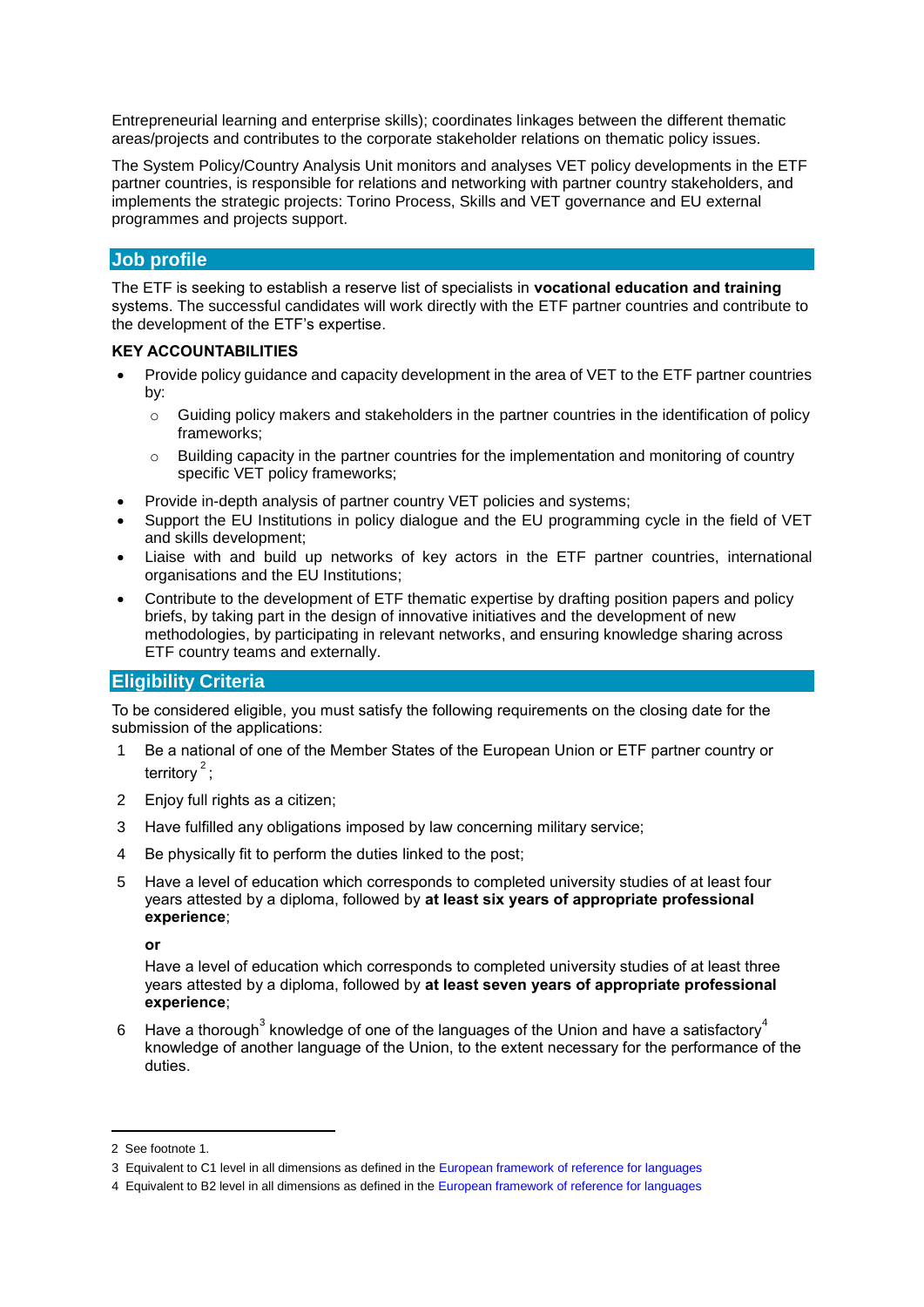Moreover you must be able to serve a full 3-year term before reaching the retirement age of 66.

### **Selection Criteria**

#### **PROFESSIONAL EXPERIENCE**

You should have at least six years of professional experience in VET systems as per the job profile (see above).

In addition, you must have professional experience in at least one of the following areas:

- 1 Governance and financing of VET systems;
- 2 Private sector engagement in VET, including work-based learning;
- 3 Qualification systems;
- 4 Curriculum development and key competences;
- 5 Teaching and learning.

#### **REQUIRED KEY COMPETENCES AND SKILLS**

#### **TECHNICAL**

- Very good skills in analysis of VET policies and systems and monitoring of progress;
- Very good skills in policy advice and facilitating policy dialogue, preferably with partner countries;
- A solid understanding of relevant EU VET and skills policies and approaches;
- A good understanding of EU external relations policies and programmes in ETF partner country regions;
- Very good project management skills;
- $\bullet$  Thorough<sup>5</sup> writing, reading, speaking and listening skills in English.

#### **CORE**

- Very good analytical skills;
- Very good organisational skills;
- Very good team working skills;
- Very good communication and negotiating skills;
- Very good service orientation skills.

#### **ASSETS**

- Satisfactory<sup>6</sup> knowledge of French, and/or Arabic, and/or Russian;
- Knowledge and/or work experience in ETF partner countries, and/or in other transition and developing countries.

## **Selection Procedure**

Please note that the Selection Assessment Board's (SAB) work and deliberations are strictly confidential and any contact with them is not allowed. Please be aware that contacting members of the SAB constitutes grounds for disqualification from the selection procedure.

The selection procedure will be carried out in three phases:

#### **Phase one – Screening of applications**

#### 1.1 ELIGIBILITY

 $\overline{a}$ 

Compliance with the **eligibility criteria and the formal requirements** will be assessed on the basis of the form and content of the requested documents (see the "Formal Requirements" paragraph in the section "Submission of applications").

1.2 SELECTION FOR INTERVIEW

<sup>5</sup> Equivalent to C1 level in all dimensions as defined in the [European framework of reference for languages](http://europass.cedefop.europa.eu/en/resources/european-language-levels-cefr?loc=en_EN)

 $6$  Equivalent to B2 level in all dimensions as defined in th[e European framework of reference for languages](http://europass.cedefop.europa.eu/en/resources/european-language-levels-cefr?loc=en_EN)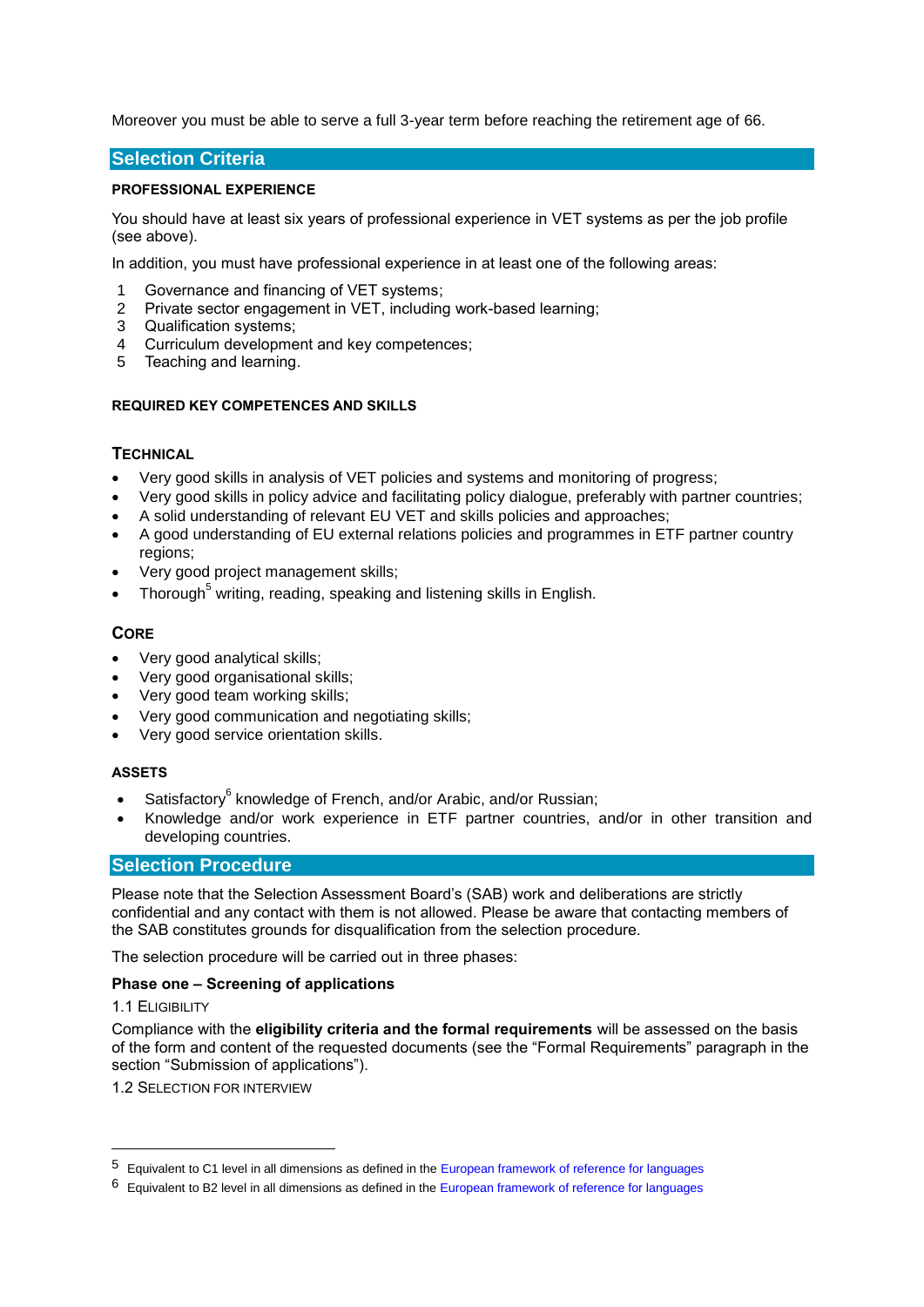On the basis of the CV and the Selection Criteria form provided, the SAB will assess applications against the professional experience as well as the declared assets and the required level of English (see footnote 5). The most relevant applicants will be invited<sup>7</sup> for phase two.

#### **Phase two – Interviews and tests**

The SAB will assess the applicants' professional experience, competences and skills required for the post and of European Union temporary staff (see the selection criteria section) as well as the declared assets by means of an interview and written test(s). Such test(s) will involve at least an anonymous part.

This phase is expected to take place in February 2018, and will be held primarily in English.

Upon completion of this phase, the SAB will put forward a list of applicants considered the most in

line $^8$  with the selection criteria for decision of the ETF Director.

#### **Phase three – Establishment of the reserve list and possible job offer(s)**

The Director will establish a reserve list with the most suitable candidates. This list will be valid for up to twelve months from the date of its establishment and its duration may be modified by decision of the Director. Inclusion in this list does not guarantee being offered a job.

When such a position becomes vacant or needs to be covered, the Director may offer a job to a candidate in the list whose profile best matches ETF needs at that time.

## **Contractual Conditions**

The contract of employment that may be offered to the successful candidates is a three-year contract as Temporary Agent, Function Group AD, grade 7, subject to a probation period of nine months.

Temporary Agent contracts are in accordance with article 2(f) of the Conditions of Employment of Other Servants (CEOS) of the European Union.

Under this type of contract, the employee is bound by the CEOS as well as the relevant Implementing Rules.

The ETF will be bound to the contract of employment offered only in case the successful candidate, prior to the contract signature, has:

- Provided original or certified copies of all relevant documents proving his/her eligibility, including a clean police report;
- Undergone a compulsory medical examination that establishes s/he meets the standard of physical fitness necessary to perform the duties involved;
- Has informed the ETF of any actual or potential conflict of interest and has been considered as having no personal interest such as to impair his/her independence or any other conflict of interest.

## **SALARY & BENEFITS**

 $\overline{a}$ 

- The salary is based on the Community scale of salaries. Pay is subject to Community tax and other deductions laid down in the Staff Regulations and CEOS of the European Union. Remuneration is, however, exempt from any national taxation on salary;
- Various allowances, in particular family allowances and expatriation allowance (4% or 16% of basic salary) may be granted where applicable.

## **Submission of applications**

Candidates are invited to send their applications via the ETF website, "Work with us- [procurement and](http://www.etf.europa.eu/web.nsf/pages/Job_vacancies)  [careers"](http://www.etf.europa.eu/web.nsf/pages/Job_vacancies) section.

#### The **closing date** for the submission of applications is **5 January 2018 at 23.59 (Central European Time).**

Applicants are strongly advised not to wait until the last day to submit their applications since heavy internet traffic or a fault with the internet connection could lead to difficulties in submission. The ETF cannot be held responsible for any delay due to such difficulties.

<sup>7</sup> Ideally four applicants per area of professional experience

<sup>8</sup> Having reached at least 70% of the total score (interview and written test)